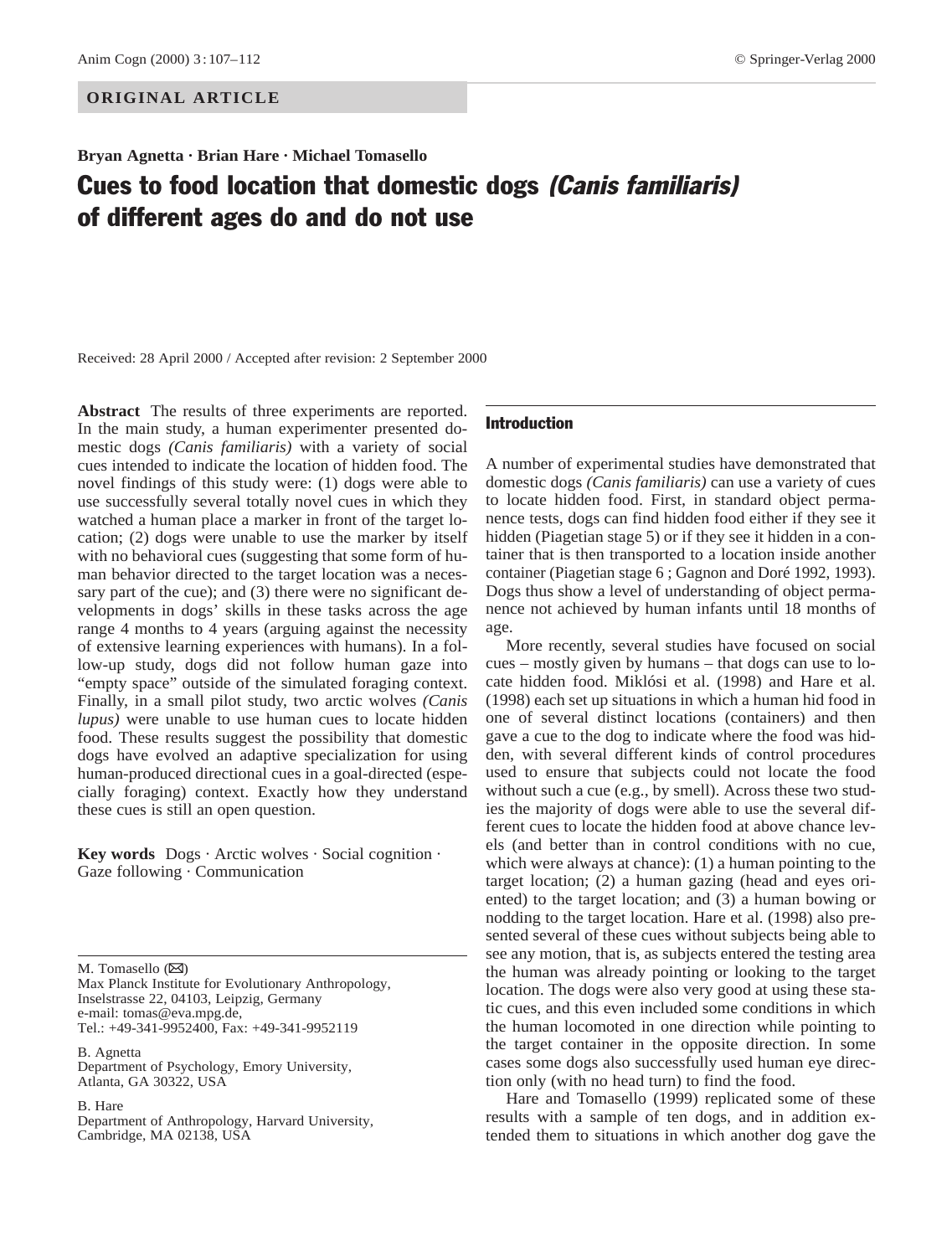cue (i.e., the dog cue-giver was on a leash but was bodily oriented to and looking at the target location). One intriguing finding in this study was that the one dog below 1 year of age was quite good at using the cue given by the conspecific, but not at using the same cue when it was given by the human, whereas some older dogs showed the opposite pattern of being better with the human experimenter. One possibility is thus that dogs have to learn to use human cues over a relatively extended period during early ontogeny. This interpretation gains support from the finding that whereas most nonhuman primates perform very poorly in these same tasks – much more poorly than dogs – apes with extensive experience of humans do much better (Anderson et al. 1995; Povinelli and Eddy 1996a; Tomasello et al. 1997; Call et al. 1998, 2000; Itakura et al. 1999; see Call and Tomasello, in press, for a review).

In the three studies reported here we asked several further questions about the skills of dogs in simulated foraging situations. In the main study, we first asked the ontogenetic question of whether young dogs (below 1 year of age) would be able to use human cues to help them find food. This question addressed the issue of how much experience with humans dogs must have before they can show some cue-following skills. We also explored in this study whether dogs would be able to use novel cues presented by humans, cues that they had almost certainly not been exposed to previously. Specifically, we wondered whether dogs would be able to understand that a physical object placed in front of the target location by a human (effected in various specific ways) was in fact a marker (communicative signal) for the food's location. A similar task was given to chimpanzees and orangutans by Tomasello et al. (1997), and not a single ape succeeded in using the marker to locate the hidden food (i.e., without extensive training), whereas human children were quite skillful from 2.5 years of age. In a follow-up study we asked whether dogs have a tendency to simply follow human gaze into space, as do a variety of nonhuman primate species (Tomasello et al. 1998; Call et al. 1998; Povinelli and Eddy 1996b) – or whether they simply are able to use gaze as a cue when they are already in a foraging situation. Finally, in addition, we conducted a small pilot study in which two arctic wolves were given the chance to use human cues to locate hidden food.

## Study 1: dogs use marker

Methods

#### *Subjects*

Sixteen domestic dogs *(Canis familiaris)* of various breeds and ages participated in the study (Table 1). Eight of the dogs were enrolled in a private training/boarding establishment in the city of Atlanta, Georgia, United States, and eight of the dogs were recruited privately from around Boston, Massachusetts, United States. Testing was done in a large, quiet room in each of the two cities (approximately  $10 \text{ m}^2$ ).

### *Procedure*

The foraging task had the same basic structure in all experimental conditions. On each trial, one experimenter (E1) held the dog behind a large barrier while a second experimenter (E2) prepared for the next trial by hiding food inside one of two circular plastic dog bowls. When E2 was ready, E1 brought the dog to a predesignated location 2.5 m in front of the two bowls (equidistant from each) to begin the trial. The bowls were placed on their edges 1.5 m apart, with the open sides of the bowls facing away from the dog. The food (dog treat) was placed inside one of the bowls so that the dog could not see it. Chalk marks on the floor were used to ensure that both experimenters, both bowls, and the subject were always in the same location at the beginning of each trial. Each trial consisted of E2 giving a cue, as determined by experimental condition, and E1 then releasing the dog so that it could make its choice (by simply approaching and nosing its way inside one of the bowls).

There were five different experimental conditions, determined by the nature of the cue E2 gave before the dog made its choice:

1. Place  $+$  gaze. In this condition E2 obtained the dog's attention, and then placed a marker (a small sponge) in front of the bowl inside of which the food was hidden (using no excessive movements). In doing this, E2 looked deliberately at the bowl while placing the sponge. After placement, he then resumed a waiting position, looking straight ahead at the dog.

2. Place only. In this condition E2 again obtained the dog's attention, and then placed the sponge in front of the bowl inside which the food was hidden. The difference was that in this case E2 did not look at the target while placing the sponge, but instead looked straight ahead at the dog throughout the placement processes. After placement, he resumed a waiting position, looking straight ahead at the dog.

3. Gaze only. Again E2 began by obtaining the dog's attention, but in this case no marker was placed. E2 simply turned and looked for about 5 s at the correct bowl. After giving this cue, he resumed a waiting position, looking straight ahead at the dog.

4. Occlude placing. This condition was similar to the place-only condition, except that a barrier was placed by E2 on the dog's side of the bowls so that it could not see E2's hand and arm actually approaching the bowl for sponge placement; what the dog saw was essentially the placement process from the shoulders up (no arms, hands, or sponge). Once the marker was placed, the barrier was picked up and moved behind the bowls. One difference with the place-only condition was that before the placement process E2 held up the sponge briefly so that the dog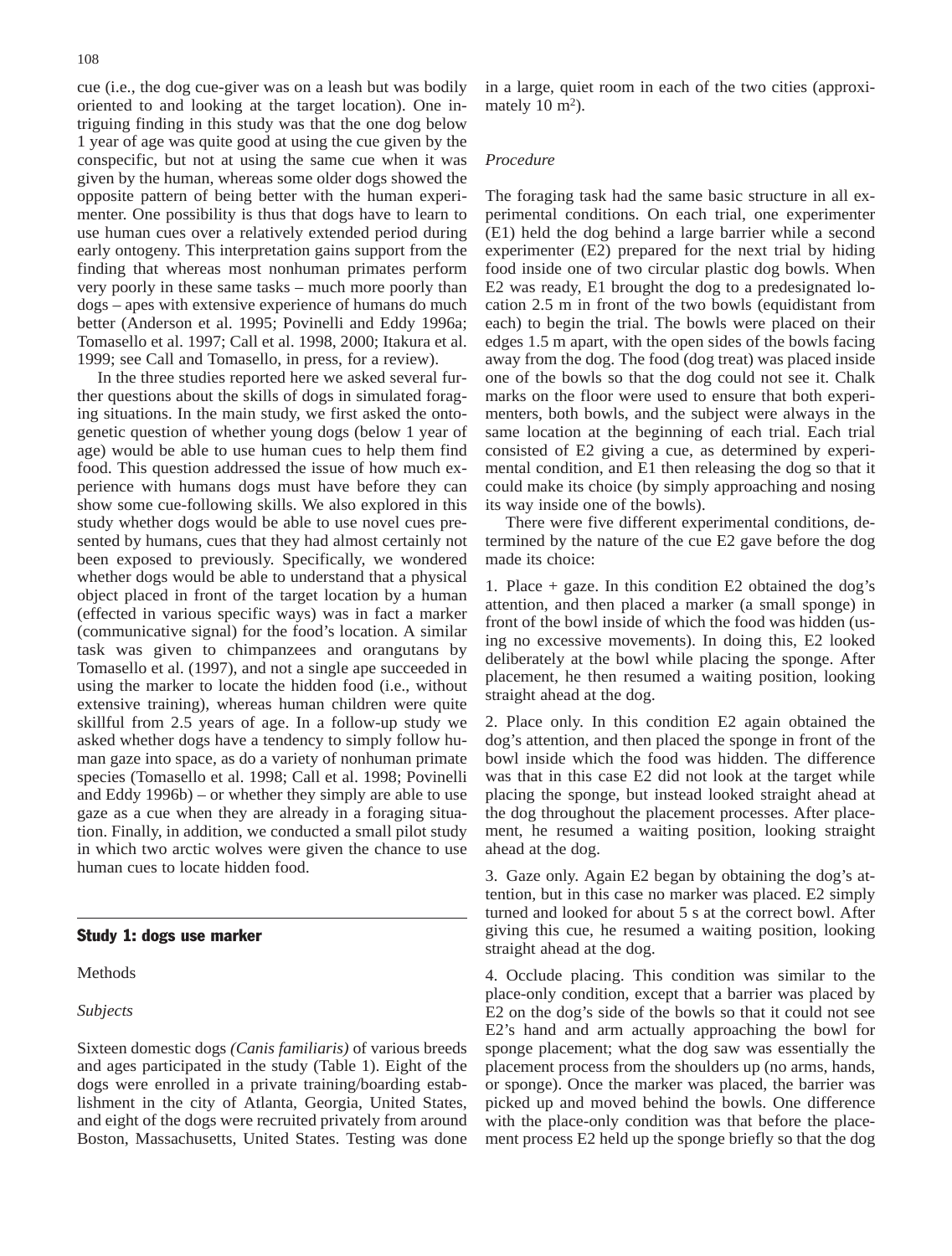could see it. After placement, he then resumed a waiting position, looking straight ahead at the dog.

5. Marker only. This condition was very different from the others. In this condition E2 prepared for the trial by placing the sponge in front of the correct bowl so that when the dog approached the testing area the marker had already been placed. In this condition E2 simply stared straight ahead at the dog for a few s (roughly comparable to the time it would take to have given one of the other cues) and then, as in the other conditions, the dog was released to make its choice (E2 staring straight ahead the whole time).

The experimental design was within-subjects so that each subject experienced each experimental condition. Each dog experienced the marker-only condition twice, as the first condition and then again as the last condition. The other four conditions were administered in counterbalanced order across subjects (using a Latin squares design). Each condition was administered in a series of 18 trials per day, with only one condition per day, over no more than a 2-week period. Each day began with four warm-up trials to orient the subject to the task. In each warm-up trial, the dog was brought to its starting position and then E2, in full view of the dog, placed the food inside one of the bowls. All subjects were virtually always perfect in these warm-up trials. In the few cases of mistakes, the dog was given additional warm-up trials until it was correct on four consecutive trials.

A subject's choice for a given trial was designated as the first bowl it approached and touched. Responses were totally unambiguous, and so E1 and E2 simply noted together after each trial which bowl the subject had chosen. Results

Table 1 presents the results for each subject in each condition. The overall pattern is very clear. In all conditions in which subjects either saw E2 place the marker in front of the bowl or saw him gaze at the correct bowl, dogs were above chance as a group. One sample t-tests, were as follows: place + gaze  $t(15) = 9.65$ ,  $P < 0.001$ ; place-only  $t(15) = 3.44$ , $P < 0.01$ ; gaze-only  $t(15) = 4.74$ ,  $P < 0.001$ ; and occlude placing  $t(15) = 5.82$ ,  $P < 0.001$ . In contrast, in neither administration of the marker-only condition – in which E2 did not behave towards either bowl overtly – were the subjects above chance  $(t < 1$  in both cases).

Analysis of individuals confirmed this overall set of findings. Between 7 and 13 of the 16 subjects were above chance in each of the four conditions in which E2 behaved in some way towards the correct container (one-tailed binomial test for each dog in each condition), whereas no individual was above chance on its 36 trials in the markeronly condition (note that Reggie was above chance on his last 18 trials, but was at chance for all 36 trials combined). To test the possible effect of age, two methods were used. First, dogs' ages were correlated with their performance in the different conditions. No significant correlations were found. As another test of age, the performance of dogs aged 1 year and below (8 dogs, average  $age = 0.55$  years) was compared to that of dogs over 1 year of age (8 dogs, average age  $= 2.67$ ) in the various conditions. No age differences were found (all *t*-tests nonsignificant).

Finally, a 6(condition)  $\times$  2(location: Boston vs. Atlanta)  $\times$  4(order) repeated-measures analysis of variance (ANOVA) revealed that there was no effect of city of testing, no effect of order, and no significant interactions among any of these three variables. The only significant effect was experimental condition  $(F(5,15) = 12.24)$ ;

| Subject      | Age<br>(years) | <b>Breed</b>         | Marker<br>only 1 | $Place + gaze$ | Place only | Gaze only | Occlude<br>placing | Marker<br>only 2 |
|--------------|----------------|----------------------|------------------|----------------|------------|-----------|--------------------|------------------|
| Paolo        | 0.3            | Poodle               | 11               | $13*$          | 10         | $14*$     | 12                 | 8                |
| Mao          | 0.4            | Ridgeback            | 12               | $15*$          | $13*$      | 11        | 10                 | 6                |
| Cody         | 0.5            | Laborador            | 9                | 12             | $15*$      | 12        | $17*$              |                  |
| <b>Bosco</b> | 0.5            | Mixed                | 5                | $14*$          | 10         | 6         | 8                  | 9                |
| Emaline      | 0.7            | Poodle               | 10               | 11             | 9          | 9         | $13*$              | 9                |
| Tanner       | 0.7            | Beagle               | 6                | $17*$          | $14*$      | $13*$     | 18*                | 10               |
| Hershey      | 0.8            | Spaniel              | 10               | $15*$          | 9          | 12        | $13*$              | 11               |
| Reggie       | 1.0            | Terrier              | 6                | $16*$          | 6          | $13*$     | $16*$              | $13 *$           |
| Rowly        | 1.5            | Mixed                |                  | $16*$          | 9          | 11        | $16*$              | 11               |
| Chloe        | 1.8            | Mixed                | 11               | $14*$          | $15*$      | $13*$     | 18*                | 10               |
| Xena         | 2.0            | <b>Border Collie</b> | 10               | $17*$          | $17*$      | 10        | 9                  | 11               |
| Timber       | 2.5            | Mixed                | 12               | $16*$          | 10         | $16*$     | $14*$              | 8                |
| Stowie       | 2.5            | Mixed                | 8                | $14*$          | $16*$      | 11        | 18*                | 10               |
| Prudence     | 3              | Laborador            | 12               | $14*$          | 8          | 11        | $14*$              | 8                |
| Sitka        | $\overline{4}$ | Shepherd             | $\tau$           | 9              | $14*$      | $16*$     | 10                 | 11               |
| Maggie       | $\overline{4}$ | Laborador            | 10               | $15*$          | $15*$      | $14*$     | $17*$              | 9                |
| Total        |                |                      | 9.1              | 14.3           | 11.9       | 12.0      | 13.9               | 9.4              |

**Table 1** Number of trials correct (out of 18) for each subject in each condition

\* Value different from chance, one-tailed binomial test, *P* < 0.05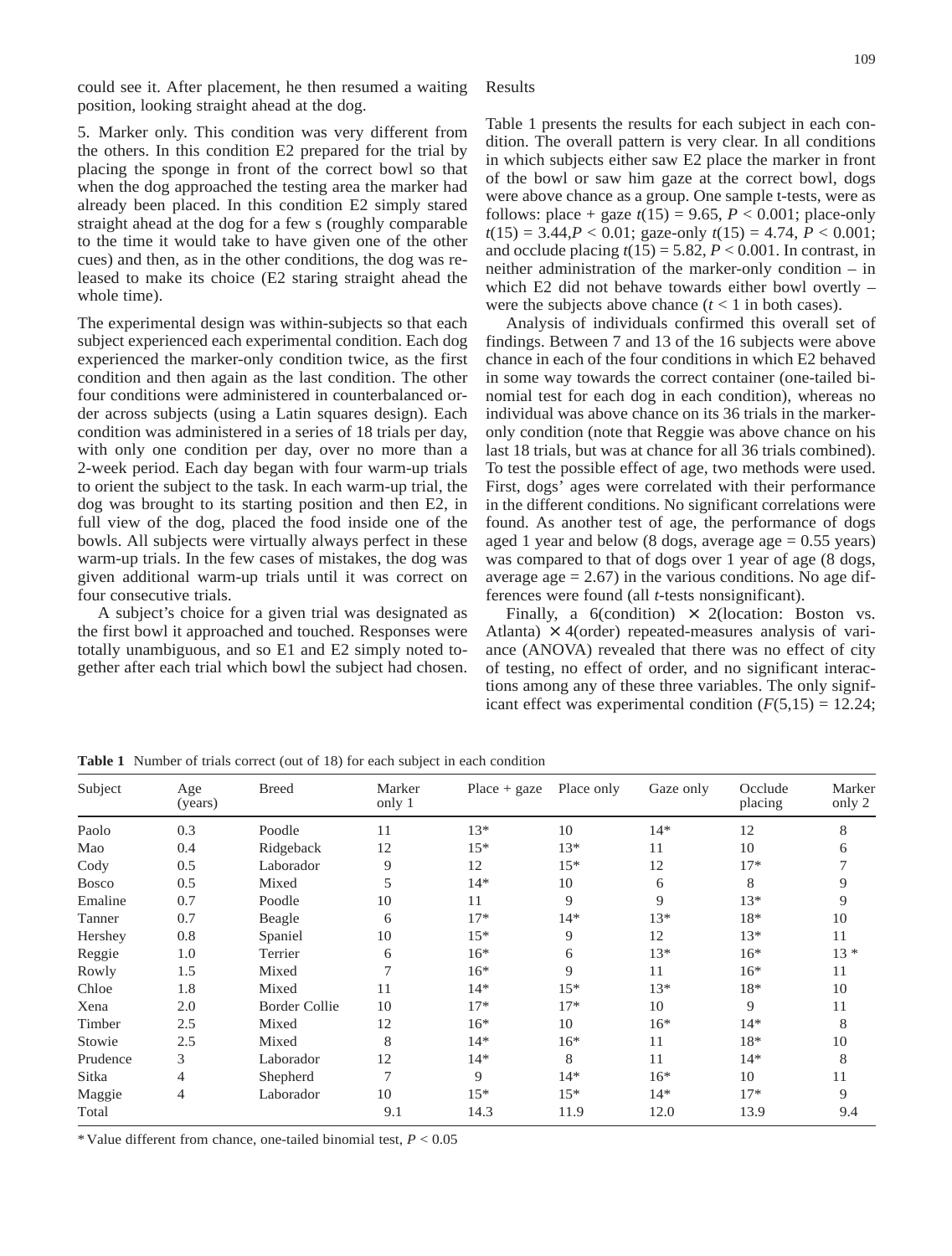*P* < 001). In Bonferroni pairwise comparisons, none of the conditions that was significantly above chance (i.e., all except the marker-only condition) differed significantly from any of the others.

### Discussion

These results replicate those of previous investigations in showing that domestic dogs are quite skillful in following human communicative cues to hidden food in a simulated foraging situation. They extend these findings to novel cues with which dogs have had no previous experience. As a group, the dogs in the current study were excellent at locating the hidden food in all conditions in which they could witness the human behaving in some way towards the target location, that is, by placing a marker in front of its location or looking towards its location (or both). This type of cue even worked when the dog did not see the actual placement of the marker but simply saw the human's upper torso moving slightly towards the target location, with a marker left behind. The dogs' ability to use novel cues so readily argues against the hypothesis that all they are doing in this and similar studies is displaying the effects of some previous learning experiences in which they were rewarded for following specific cues such as looking and pointing.

Supporting this interpretation was the finding that the puppies (ranging in age from 4 months to 1 year) were just as good at using the human cues as were the older dogs (ranging in age from 1.5 to 4 years). It is of course possible that much learning about human social behavior occurs in the first few months of a dog's life, and so what we are witnessing is simply the end result of a very rapid ontogenetic process. But puppies typically do not open their eyes or go to a human home until the 2nd or 3rd week of life, meaning that any learning involved must be very rapid indeed. The current study thus finds no support for the speculation of Hare and Tomasello (1999) that domestic dogs might take some ontogenetic time to transfer their "natural" skills of conspecific cue reading to the reading of human communicative cues. Much more likely is the possibility that domestic dogs have been artificially selected ("bred") for their ability to use human social cues, as generation after generation of humans have allowed only certain, socially attuned individuals to mate with one another.

The most difficult interpretive issue arises from the fact that the dogs performed at chance in the marker-only condition, administered both before and after the other conditions, and there were no individuals above chance in this condition either. Apparently the dogs were not able to use a physical marker as a communicative cue for finding hidden food in the absence of any overt human behavior towards the target location – even though in the case of the 18 trials administered at the end, they had already had a chance to associate the marker with the food's location on 72 previous trials (i.e., the four previous conditions using a marker, in each trial of which the subject ultimately

observed the correct location). (It is likely that the one dog who did successfully use the marker as a cue in the final 18 trials had learned this association.) How to interpret this failure is not straightforward. On the one hand, it might be argued that a physical object sitting in front of a container, with no associated human contact or behavior, should not be seen as a communicative cue at all, since it is involved in no social interactions between human and dog. It is thus reasonable for the dog to ignore this nonsocial cue. On the other hand, it is also possible to argue that the situation is inherently social. The dog enters the area with a human sitting behind the two containers in the same way that he had on many other trials in which he indicated the location of the food overtly. Whereas it is presumably the case that in this situation an adult human being would understand the marker by itself as an indication of the experimenter's communicative intention (why did the human place that marker there?), apparently dogs do not make this social-cognitive leap.

Choosing between these two hypotheses must of course await further research. In particular, the current results reveal an ontogenetically early ability that depends on a specific directional component in the human behavior used as a cue. This means that the dogs' skill could actually be a fairly narrow adaptive specialization, albeit with the flexibility to include many different behaviors with a directional component. If future research revealed a more flexible skill – if dogs were able to exploit cues other than directional cues to a target location, for example – this might indicate a more cognitively based appreciation for the communicative significance of human behavior in general.

## Study 2: dog gaze following

In study 1 and other similar studies, the situation was a simulated foraging situation in which the dog began each trial knowing that food was in one of a small number of hiding places. In this situation, even a simple gaze cue (human looks to target location) is sufficient to enable dogs to locate the hidden food. Nonhuman primates are not nearly as good as dogs in this situation, that is, unless they have had had extensive experience with humans (Call and Tomasello, in press). This is a curious finding because many nonhuman primates follow both conspecific and human gaze in other, non-foraging situations quite readily (Tomasello et al. 1998, 1999). Therefore, in a small follow-up study we simply asked whether domestic dogs would follow human gaze in a non-foraging situation, to a location off to the side or behind them, with no food-finding task.

To test this possibility, the eight dogs from the Atlanta sample population (and two others from the same facility) participated in a gaze-following task. The methodology was similar to that originally employed by Butterworth and Jarrett (1991) with human infants. That is, each dog was encouraged to sit directly in front of a human experi-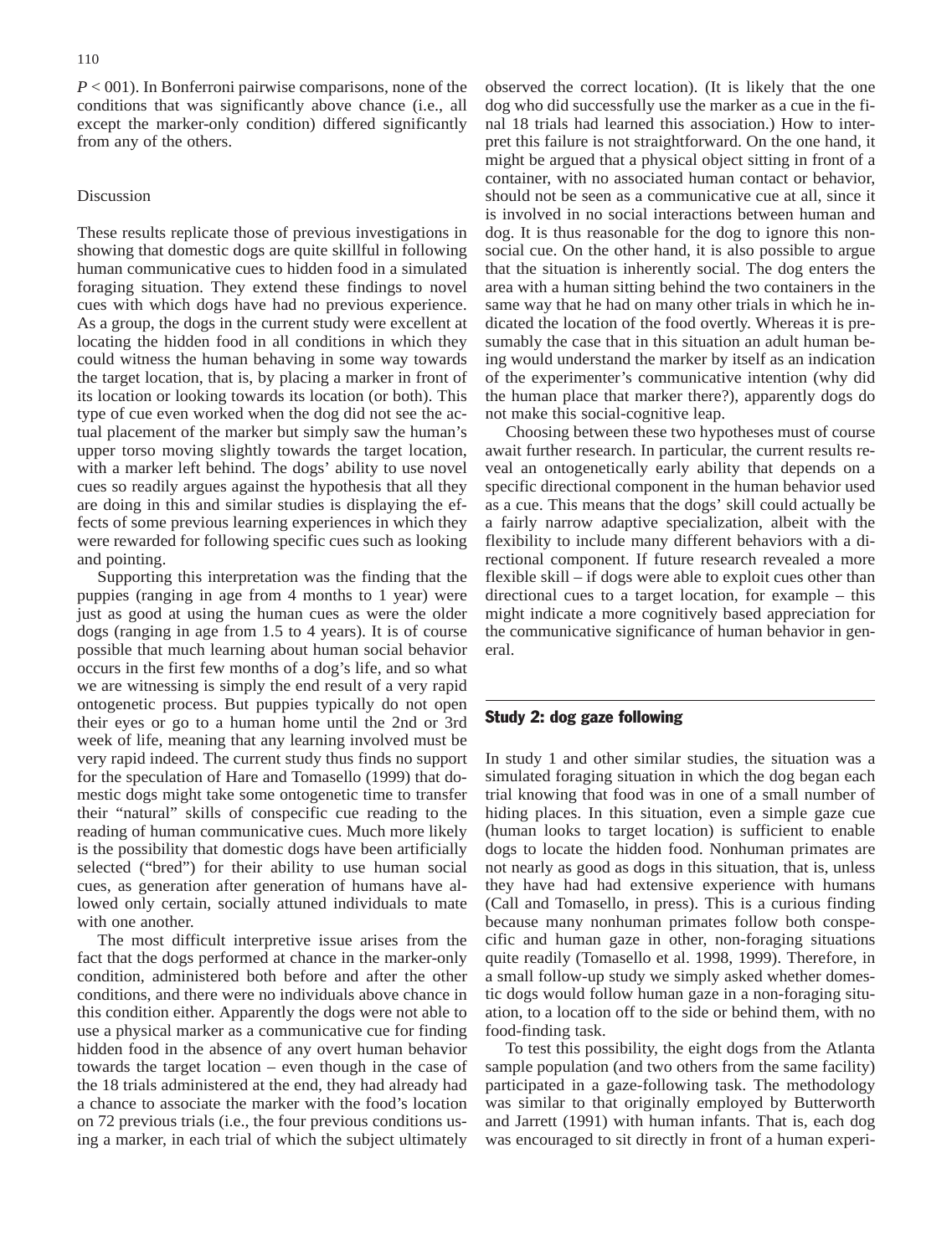menter, who looked at it and gained its attention. The experimenter then attempted to direct the subject's gaze to one of three predetermined locations (straight up, directly to the left, or directly to the right of the dog) by turning his head and looking at that location for approximately 5 s. As a control condition, the experimenter simply continued to look straight at the dog for approximately 5 s. Each dog was given 18 trials (6 looks up, 6 control looks, 3 looks to the left, and 3 looks to the right). Trial type was counterbalanced for order across subjects, and the dogs were not rewarded in any way for any particular response. Dogs' reactions to the change in the experimenter's gaze were videotaped and then these tapes were coded for changes in the dog's direction of gaze as related to that of the experimenter's. For each trial a dog was coded as either looking at one of the three possible target locations or elsewhere (e.g., at the experimenter), as indicated by its first detectable head turn after the cue was given.

Results were uniformly negative. In the 12 experimental trials, the dogs followed the human's gaze to the target location an average of 2.6 times. Assuming a 33% chance of looking to the correct location (or even 25%, which would include "other" locations), this value is not significantly different from chance. Further, in the control trials, even though no cue was given, dogs often looked either left, right, or up as well. If we arbitrarily designate each control trial as either left, right, or up, subjects looked to the "correct" location in the control trials an average of 3.7 out of 12 trials. This value is statistically indistinguishable from that in the experimental conditions. There was also no improvement over trials. The clear conclusion is thus that domestic dogs do not reliably follow human gaze in a "neutral" (non-foraging, no food available) situation. It is noteworthy that this failure was not because they continued to stare at the human fixedly; in both experimental and control trials they mostly did look in one direction or another during the allotted time.

Again, the interpretation of the dogs' behavior in this situation is not straightforward. They do follow human pointing gestures into empty space outside of foraging situations (Hare et al. 1998), but apparently looking alone is not enough to direct their gaze. Another possibility is that dogs rely so much on hearing that a simple gaze cue needs some kind of auditory supplement. And so, for example, it is possible that if there were a very soft sound in the direction of the look, they would look in that direction, even though without the look they would not do so.

### Study 3: pilot study with wolves

The results of the first study suggested that dogs are very skillful at using various kinds of human behavioral cues to locate hidden food. Because of their unique phylogenetic and ontogenetic histories, it is likely that this attunement to humans is an adaptive specialization that has evolved since the domestication process some tens of thousands of years ago (Lundeberg and Wayne 1997). An interesting test of this hypothesis thus involves wolves, who by all accounts are very close genetic relatives to domestic dogs (and by some accounts, still the same species).

In a small pilot study, therefore, we tested two arctic wolves *(Canis lupus)* in the basic experimental situation of Hare and Tomasello (1999). The two juvenile wolves of approximately 1 year of age, one male and one female, lived together in a small group in the Leipzig Zoo (where they were born). For testing, the group was brought inside into a row of small cages (they maintained access to the outside area throughout testing). A human experimenter stood outside these cages, directly between the two center cages. She placed one box in front of one of the two center cages and another box in front of the other center cage, and baited one of them with food (sham baiting the other). Then, standing equidistant between the boxes, she gave a cue which consisted of either (1) pointing and looking to the baited box, (2) looking at the baited box only, or (3) no cue (looking straight ahead, eyes closed). The looking cue involved a clear and distinct head movement. After about 8 s, she then approached the correct box and gave food to whoever was directly in front of it. The task for the two wolves, therefore, was to position themselves in front of the correct box before the experimenter approached it. This simply required them to enter the correct cage and come over to the fencing, as all wolves in the correct cage were given food, whereas no wolves who were in the incorrect cage (in front of the incorrect box) were given food. Each wolf was given 150 trials, 50 in each of the three conditions (look  $+$  point, look only, control). Trials were administered in random order, with the stipulation that no more than two trials of a given type occurred consecutively. The number of trails per day was contingent on the cooperativeness of the subjects.

Results were that neither wolf used either of the two communicative cues to obtain food more often than in the control condition. The female did seem to become more skillful over the 50 trials with look+point, so that she was successful on 7 of the last 10 trials. But presumably this represents her learning of the cue during testing, not a social skill that she brought to the experiment. These results should be taken with caution since we tested only two individuals, and the testing conditions were far from optimal (e.g., we could not isolate individuals for testing). Nevertheless, we may conclude preliminarily that wolves do not seem to be as quick as dogs in using human behavioral cues to locate hidden food. This finding supports the hypothesis that domestic dogs have evolved an adaptive specialization for reacting to ("interpreting") human behavior in foraging situations. Since dogs also use conspecific cues (Hare and Tomasello 1999), it is possible that wolves would use conspecific behavioral cues in foraging situations as well. If they did, it would argue that the wolfdog common ancestor was skilled at using conspecific behavioral cues for foraging direction, and then, during the period of their domestication and selective breeding, dogs just extended this skill, and perhaps magnified it, for interaction with humans.